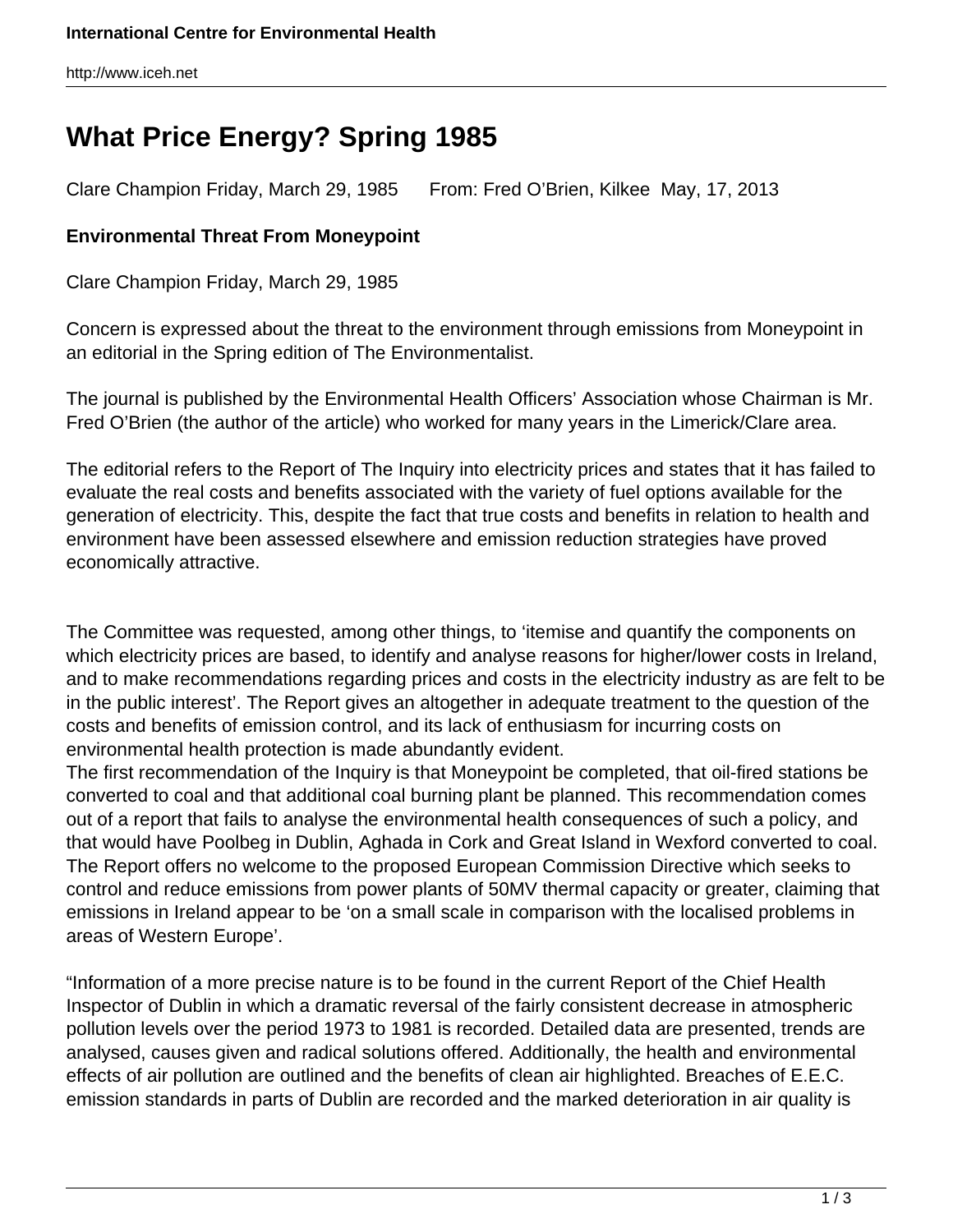http://www.iceh.net

identified as an inevitable result of households switching to coal for heat.

"The fact that an Inquiry, established by the Government to examine fuel costs should give such little attention to the social costs of energy use brings to mind the catastrophic London smog of 5-9 December 1952, which was responsible for at least 4,000 deaths. For a few days, at that time, death rates attained a level that had been exceeded only rarely during the previous century ? for example, at the height of the cholera epidemic of 1854 and of the influenza epidemic of 1918-1919. Deaths from bronchitis in the county of London increased nine-fold in the week ending  $13<sup>th</sup>$ December and from pneumonia by four times. Additionally, deaths from respiratory diseases remained abnormally high for some two months after the December smog. There was little concern at the time for the health consequences.

"The smog exacted its major toll from those already suffering from respiratory ailments of one kind or another and was regarded as doing no more than advancing shightly the death of those who were, in any case, ailing. In medical terminology the smog had a 'non-specific effect on persons already having serious respiratory or cardiac lesions'.

"Since 1952 our understanding of the environmental health impacts of coal combustion has significantly improved.

"Atmospheric emissions have been shown to affect pulmonary ventilation, increase the prevalence of lower pulmonary disease, increase the frequency and severity of asthmatic attacks and increase the prevalence of chronic respiratory disease. In addition, high concentrations of sulphur dioxide and particulates have been associated with acute illness. Emissions can cause eye, nose and throat irritation, nausea and headaches, structural changes in lung tissue and chromosomal alterations of blood cells.

"An Foras Forbartha's Ecological Impact Assessment of the proposed Moneypoint generating station outlines some possible effects on the environment. Referring to growing crops, plants and soil properties, the report predicts changes in soil fertility; injury; stunting of growth and changes in the distribution of plants; and predicts the possible elimination of certain plants which rely on delicately balanced interactions with other organisms. In addition, problems with selenium and molybdenum stack emissions were referred to as possibly requiring changes in the management of the station.

"By 1987, when the third 300MW generating unit is due for commissioning, the station, if running at full capacity, could burn 84,000 tonnes of coal per day. While An Foras Forbartha warns of the possible impacts of pollutants, it feels compelled in its assessment of Moneypoint to recommend or warn that 'If concentrations of SO2 and particulate emissions rise to levels which cause either national concerns, the Electricity Supply Board and other producers should review their policies controlling these emissions'.